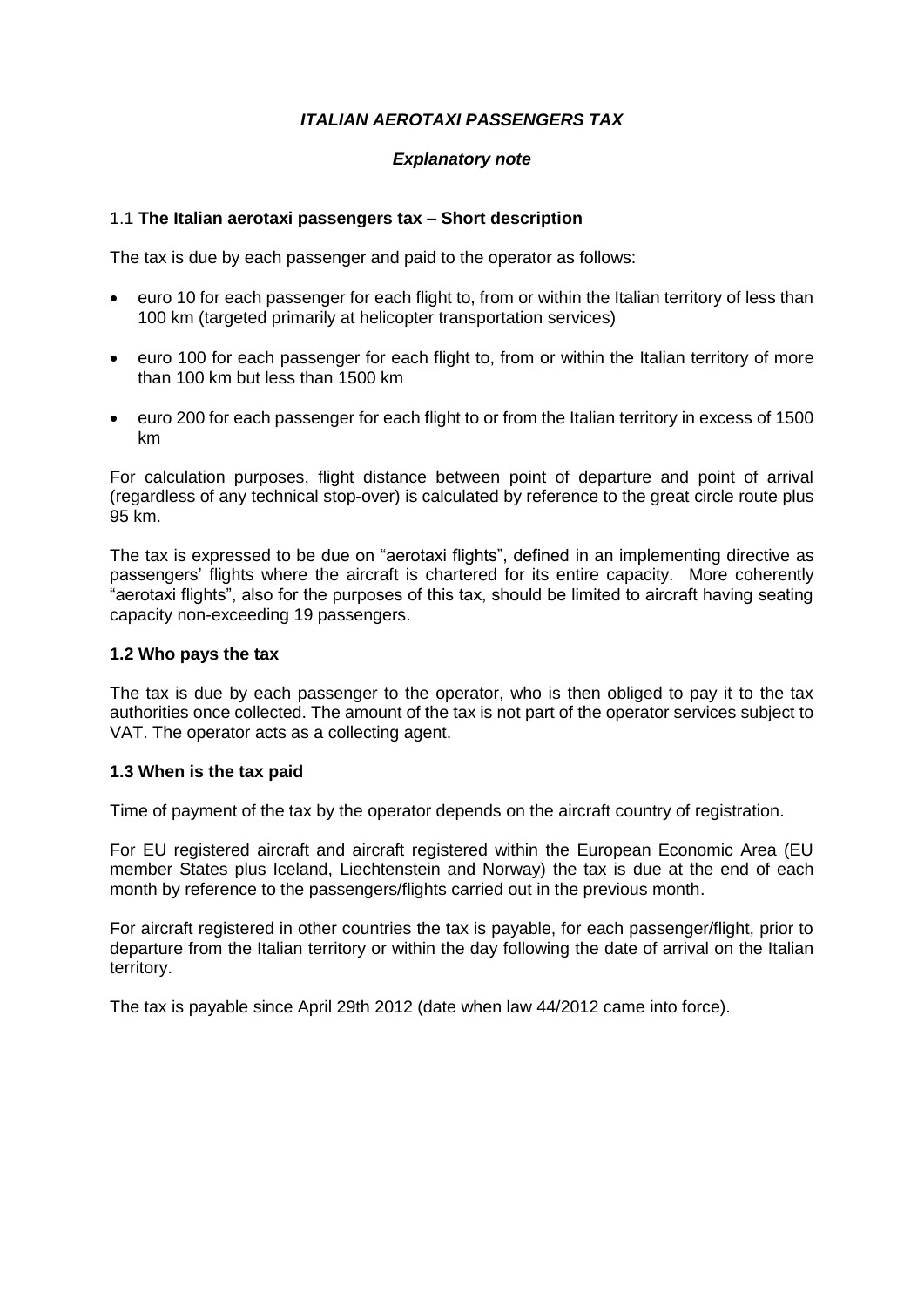# **1.4 How is the tax paid**

The tax is paid via the F24 form, typically used in Italy for tax payment purposes, but requires an Italian tax code.

Non-Italian operators not having an Italian tax code (unless with an Italian permanent establishment), can pay the tax via euro bank transfers as follows:

Beneficiary: "Bilancio dello Stato al Capo 8 – Capitolo 1224"

IBAN IT48 A010 0003 2453 4800 8122 400

## BIC: BITAITRRENT

Payment description: (i) operator name; (ii) number of passengers; (iii) flight type (A for flights of less than 1500 km, B for flights in excess of 1500 km); (iv) date of flight (day/month/year)

## **1.5. Tax assessment**

If the operator does not pay the tax when it becomes due (see par. 1.3-1.4 above), a tax assessment and a subsequent request of payment are issued by the Italian authorities as follows:

- The operator is served with a notice of assessment (so called "*verbale di constatazione*", "*Notice of Assessment*") issued by the Tax Police having authority at the airport where the concerned flight operations took place. The Notice of Assessment should contain a clear indication of the flights and number of passengers, the amount of tax due and the amount of penalty (equal to 30% of the overdue amounts). The operator is given a 60 days period to raise comments on the Notice of Assessment;
- The Notice of Assessment is subsequently sent by the Tax Police to the competent Inland Revenues Authority which, in case of non-payment by the operator in the meantime, issues to the operator an order of payment (so called "*avviso di liquidazione*", "*Order of Payment*"). The Order of Payment is issued for an overall amount including: (i) the tax due on the basis of flights length and the number of passengers carried by the operator (see par. 1.1. above); (ii) the 30% penalty on the amounts overdue; and (iii) interest for late payment, accruing from when the tax becomes due (see par. 1.3 above) to the date the Order of Payment is served to the operator. The time barring for the competent Inland Revenues Authority to issue the Order of Payment is the  $31<sup>st</sup>$  December of the fourth  $(4<sup>th</sup>)$  year following the year when the concerned flight operations took place.

# **1.6 Remedies and challenges**

After having received a Notice of Assessment, the operator may elect to proceed with a voluntary payment of the overdue tax according to a procedure named "*ravvedimento*